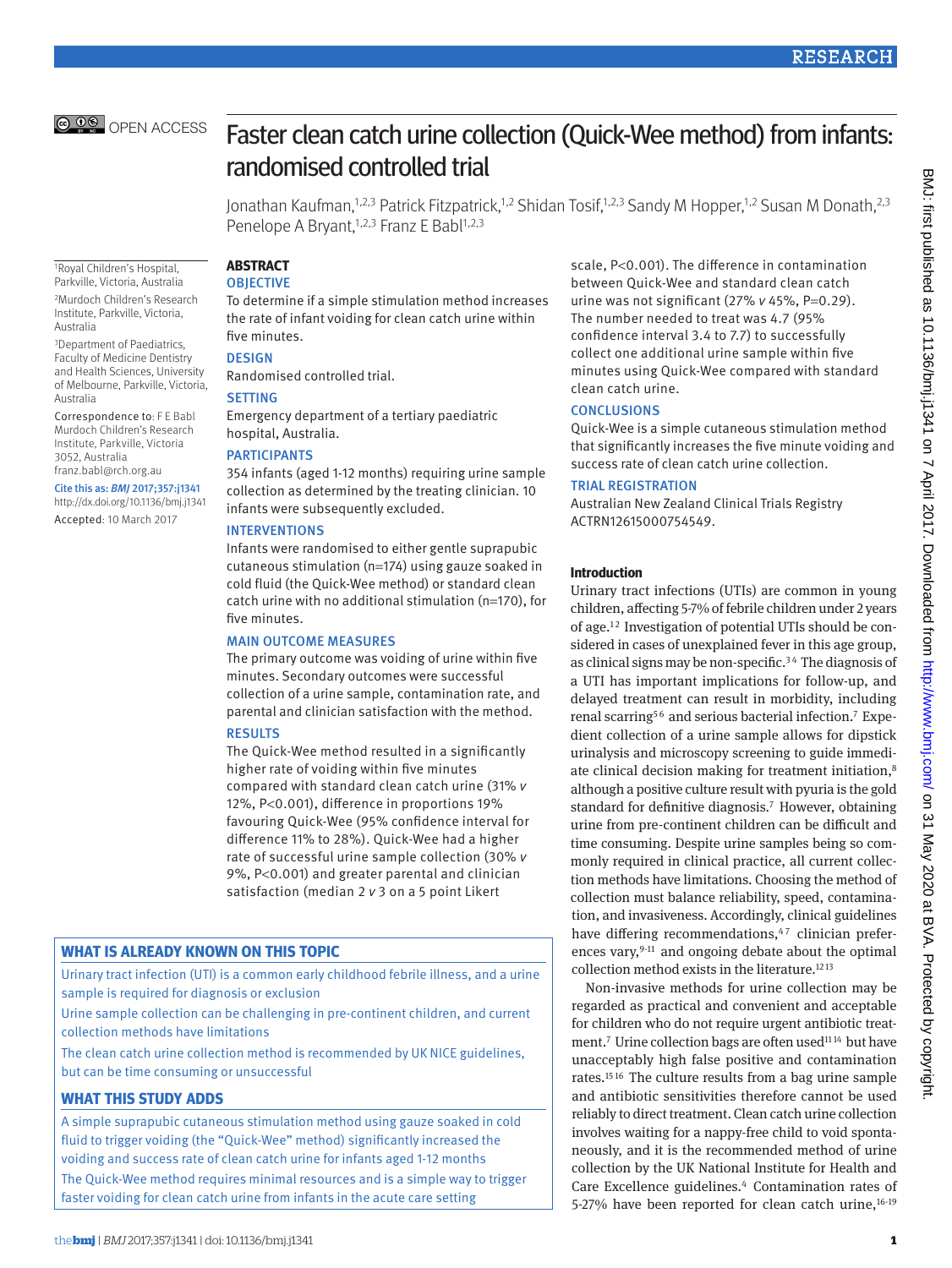much lower than other non-invasive methods.15 <sup>16</sup> 19 In practice though, clean catch urine collection can tie up valuable resources in clinical settings, with average waiting times of 30-71 minutes,<sup>20 21</sup> of which only 64% of first attempts are successful.21 In contrast to the UK, the American Academy of Pediatrics guidelines recommend non-invasive samples can be used for screening; but an invasive catheterisation or suprapubic aspiration sample is required for definitive diagnosis and before starting antibiotic treatment.7 Invasive samples have lower contamination rates<sup>16</sup> but cause pain and distress for children and require equipment and technical expertise to collect. For these reasons invasive methods may not be favoured by some clinicians, $9-11$  and might be impractical outside hospital settings.<sup>13</sup>

These difficulties with urine sample collection can lead to misdiagnosis or a missed diagnosis of UTI. One study found that 32% of children aged less than 2 years had no urinalysis or culture performed for outpatient UTI episodes treated with antibiotics.<sup>22</sup> An ideal method of urine collection would be non-invasive, fast, gentle, and simple, and such a method has been identified as a priority for future research.<sup>72324</sup> Anecdotally, clinicians may have noted that some children void spontaneously during the routine cleaning of the perigenital area before urine collection. This cold, wet stimulation likely triggers cutaneous voiding reflexes, which remain under-investigated as a mechanism for improved urine collection. In animal studies perigenital-bladder spinal reflexes can be stimulated mechanically or when mothers lick the perigenital skin of their newborns.25 26 In humans, suprapubic stimulation is proposed to trigger parasympathetic detrusor contraction through the exteroceptive somato-bladder reflex mechanism.27 We hypothesised that gentle suprapubic cutaneous stimulation using gauze soaked in cold fluid (the Quick-Wee method) might hasten bladder voiding for clean catch urine by triggering early childhood cutaneous voiding reflexes. We evaluated the efficacy of this new voiding stimulation method to increase the rate of urine voiding within five minutes for infants in the emergency department.

#### **Methods**

The full study protocol is published and available in an open access journal.28

#### Trial design, participants, and setting

This was a randomised, prospective, non-blinded superiority trial, conducted from September 2015 to April 2016 in a single tertiary paediatric emergency department at the Royal Children's Hospital, Melbourne Australia. The emergency department has 85 000 presentations annually.

Eligible participants were pre-continent infants aged 1-12 months (corrected for prematurity if <36 weeks' gestation) where a urine sample was required and the treating clinician determined clean catch urine to be an appropriate method of collection. Neonates (aged <1 month) were not included as our institution does not recommend non-invasive urine collection to investigate

UTI in this age group because of their greater risk of serious bacterial infection. We excluded infants with anatomical or neurological abnormalities affecting voiding or sensation.

No changes to methods were made after the trial commenced. The study is reported in accordance with the Consolidated Standards for Reporting Trials (CON-SORT) statement for randomised trials.29

Clinicians in the emergency department (nursing and medical) were trained to recruit participants and implement the intervention with face-to-face departmental education sessions and written instructions. Infants suitable for inclusion were identified by clinicians, who made decisions about the appropriate method of urine sample collection on clinical grounds. Suitable participants were recruited consecutively.

We assigned participants randomly, in a 1:1 ratio, to receive either the intervention (Quick-Wee) or usual care (standard clean catch urine with no additional stimulation) for up to five minutes. An independent statistician prepared the randomisation schedule using random permuted blocks with at least three different block sizes to ensure concealment of allocation. Opaque envelopes concealing the allocation, within sealed individual study packs, were used to assign the intervention in the emergency department. Study packs were kept available from a locked study box from which they could only be taken sequentially. Owing to the obvious nature of the intervention, blinding was not possible after randomisation and assignment to intervention.

## Interventions

The clinician provided a written study information handout, verbally explained the procedure to the parent/carer, and obtained verbal consent.

The clinician prepared the child for the clean catch urine attempt, opened the opaque randomisation envelope by the bedside, then immediately removed the nappy and started the timer. A parent, carer, or clinician was ready to catch a urine sample if the child voided, and the genital orifice was cleaned for 10 seconds with sterile water at room temperature (standard practice). In the usual care arm the clinician waited for the child to void spontaneously, until clean catch urine was obtained or the timer reached five minutes. In the intervention arm the clinician (or parent/carer with supervision) additionally rubbed the suprapubic area of the child in a circular pattern with gauze soaked in cold saline held with disposable plastic forceps (fig 1), until clean catch urine sample was obtained or the timer reached five minutes. One operator performed the intervention.

The timer was stopped if the child voided and clean catch urine was obtained, and time to void was recorded. Alternatively a missed catch, failure to void at five minutes, or reason for abandoning the procedure was recorded, as well as parental and clinician satisfaction with the method. Children who were randomised and voided during the 10 second cleaning phase (which was part of the total five minute study period) were included in the intention-to-treat analysis.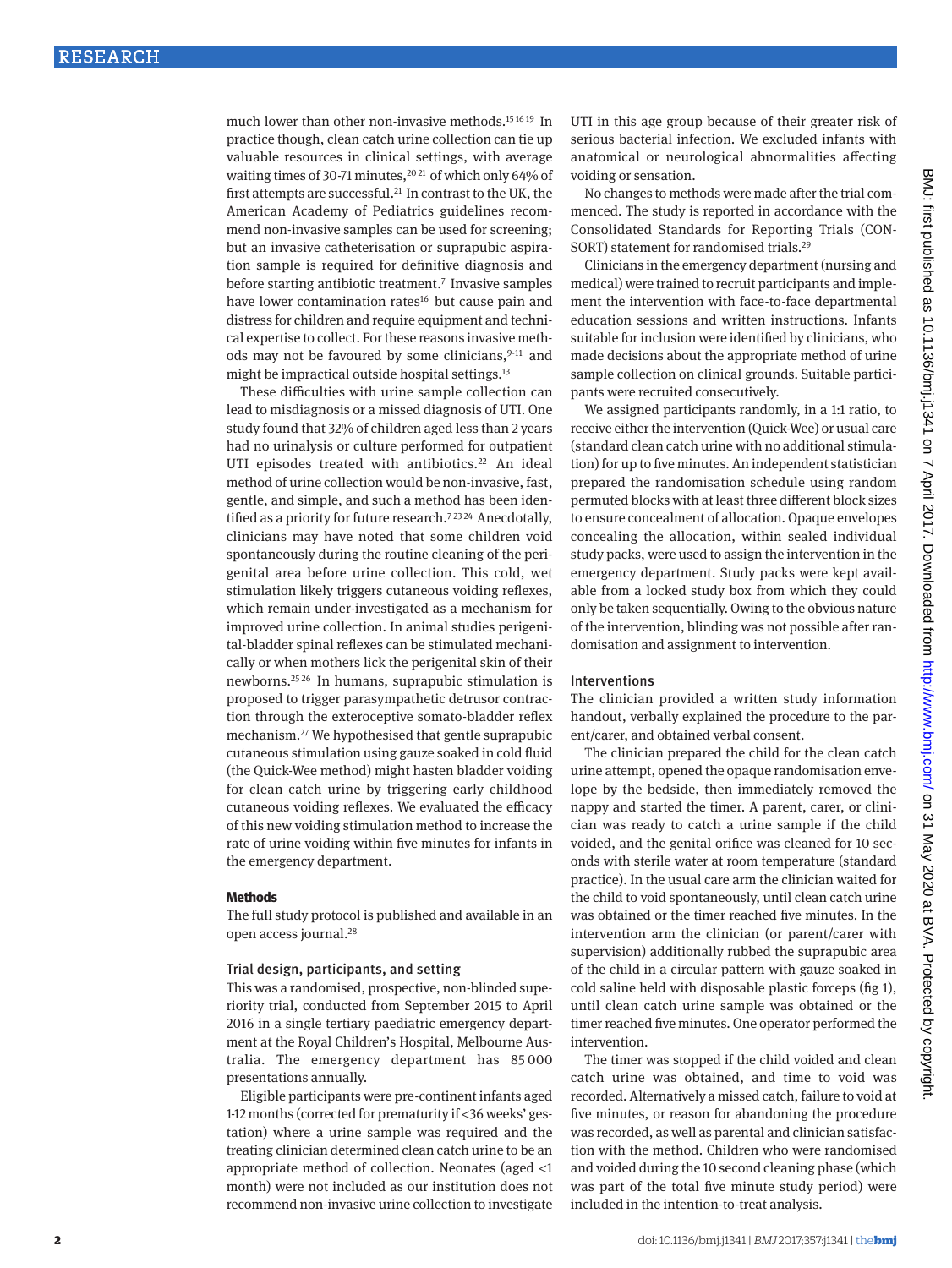

Fig 1 | Quick-Wee voiding stimulation method of gentle cutaneous suprapubic stimulation using gauze soaked in cold fluid. Image courtesy of Bill Reid, Royal Children's Hospital creative studio

Standardised urogenital cleaning for both groups was performed using a designated standard cleaning pack with 10 mL sterile water ampoules at room temperature. Additional suprapubic cutaneous stimulation was done using a designated pack containing disposable plastic forceps and gauze, and study labelled ampoules with 10 mL of cold 0.9% saline. The cold fluid was stored in a designated study refrigerator with a monitored temperature of 2.8°C. Clinicians were advised to start using the cold fluid within two minutes of removal from the refrigerator to ensure it remained as close as possible to the designated temperature.

When clean catch urine was not obtained within the five minute trial period, the clinician decided about the ongoing method for urine collection (continue clean catch urine, catheter, suprapubic aspiration sample, or abandon urine collection).

Treating clinicians recorded any adverse events, and intervention could be discontinued.30 Crying and mild distress commonly occur with routine clean catch urine and were not regarded as an adverse event, consistent with previous studies.18 <sup>20</sup> <sup>23</sup> <sup>31</sup>

## **Outcomes**

The primary outcome measure was voiding of urine within five minutes (binary yes or no outcome: voided).

Secondary outcome measures were if the child voided, whether any urine was successfully caught in the specimen jar or was missed (binary yes or no outcome: clean catch urine collected if voided), contamination of clean catch urine samples obtained within five minutes (binary yes or no outcome: urine culture contamination as per hospital laboratory definition, ≥3 colony types with colony forming units (CFU)  $\geq$ 10<sup>6</sup>/L, or  $≥$ 2 colony types with CFU  $≥$ 10<sup>7</sup>/L where the predominant organism was a contaminant), and parental and clinician satisfaction with the urine collection method (5 point Likert satisfaction rating scale).

#### Data collection

Clinicians in the emergency department recorded data on paper case record forms. The data were then entered by the research team into the REDCap (Research Electronic Data Capture) electronic database.32

Demographic and participant data recorded included age, sex, relevant medical comorbidities, previous UTI, clinical indication for urine collection as recorded by the clinician, and reasons for exclusions and refusals.

Clinical data recorded included whether the child voided within five minutes, and time taken to void; successful catch of urine sample if voided; person performing the standardised cleaning (parent, doctor, or nurse); person performing the suprapubic stimulation in the intervention group (parent, doctor, or nurse); person catching the urine (parent, doctor, or nurse); adverse events; whether the urine collection attempt was abandoned before five minutes and, if so, reason for abandonment; and parental and clinician satisfaction with the urine collection method.

Clinical data collected subsequently by the research team (by linking with laboratory data and hospital records) included positive and contaminated urine culture results, admission to hospital, and start of antibiotic treatment.

#### Sample size calculation

A sample size of 354 participants (177 in each group) was based on power calculations using data from planned preceding baseline and pilot studies. An initial prospective observational baseline study determined the success of standard clean catch urine in young pre-continent children, and in preliminary data children aged <12 months 21% (12/57) voided within five minutes.<sup>33</sup> We surveyed a panel of 20 expert clinicians (paediatric emergency doctors and paediatricians at consultant level) who reported an increase in success rate of approximately 15% compared with standard clean catch urine collection would suggest that a simple technique such as Quick-Wee should be incorporated into their clinical practice. A pilot study of the new method showed that Quick-Wee was a feasible and acceptable intervention to obtain clean catch urine within five minutes.30 Thirty five per cent (7/20) of children voided using cold temperature saline for stimulation, suggesting that a difference of approximately 15% was a reasonable estimate of the treatment effect. Most successful voids were from infants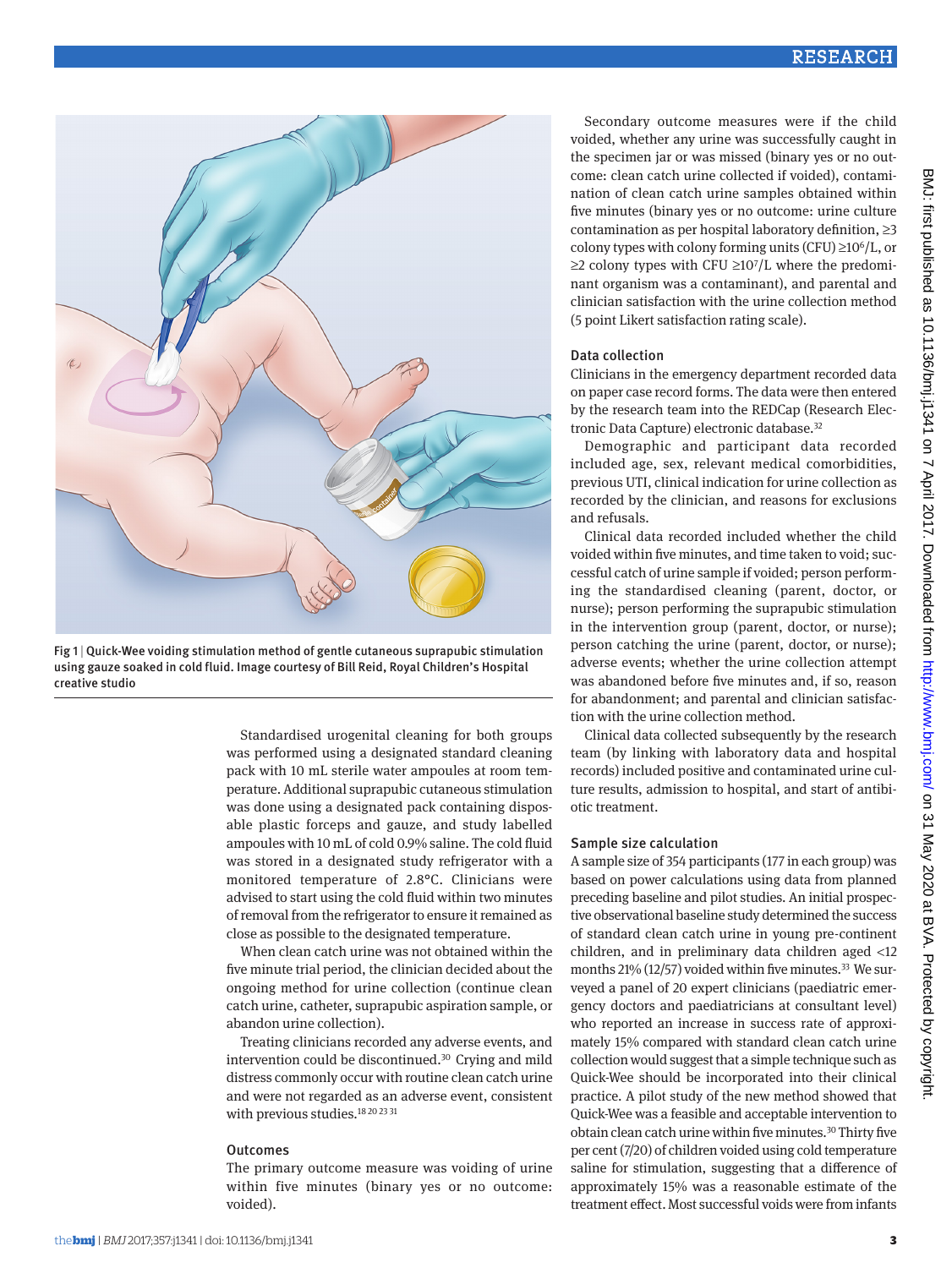aged 1-12 months, an age group that was therefore chosen for the definitive trial.

A sample size of 322 participants (161 in each group) was required to have 80% power to detect a difference between groups of 21% (non-intervention arm) versus 35% (intervention arm) for voiding within five minutes. Power and sample size calculations were completed using an estimated total sample size for a two sample proportions test (Pearson's  $\chi^2$  test). An additional 10% of participants (16 in each group) were included to account for a small loss to follow-up of primary outcome results. Analysis was by intention to treat, consistent with CONSORT guidelines.<sup>29 34</sup>

### Statistical analysis

For the primary outcome we report rates of voiding urine within five minutes for each group with percentages, the absolute difference for percentage voiding between groups, and 95% confidence intervals for each, and we calculate P values using a  $\chi^2$  test. We considered a P value <0.05 to be significant. For secondary outcomes we report the rates of successful urine collection and contamination for each group with percentages and 95% confidence intervals, and median and interquartile ranges for parental and clinician satisfaction. The appropriate difference between groups was reported (difference of proportions for categorical outcomes, difference of medians for skewed continuous outcomes), together with the 95% confidence interval for the difference. We estimated P values using  $\chi^2$  for categorical variables and *t* test or Wilcoxon rank-sum tests for continuous variables.

In addition to the unadjusted analysis, all treatment comparisons for primary and secondary outcomes were



Fig 2 | Flow of participants through study

adjusted for age and sex to account for any chance imbalance between the treatment groups with respect to these potentially confounding factors, using quantile and logistic regression models for continuous and binary outcomes, respectively. Statistical calculations and analyses were completed using Stata 14 (Stata Corp, TX). No interim analysis was performed.

#### Patient involvement

Feedback from the parents and carers of 40 participants in the preceding pilot study contributed to refinement and confirmation of the study research question and outcome measures. Parents and carers were asked to rate their satisfaction with the intervention and could provide additional comments. Parental satisfaction with the intervention in the pilot study was high and no respondents were dissatisfied with the intervention,30 demonstrating feasibility for this larger definitive trial.

Patients were not further involved in the design, recruitment, and conduct of the study. The burden of intervention was assessed with a parental satisfaction rating using a 5 point Likert scale, which was a secondary outcome measure of this study. Results of this study will be available to the wider community, including study participants, through publication in an open access journal.

#### **Results**

Overall, 354 participants were recruited and 10 were excluded (fig 2): five were aged less than 1 month, four were aged more than 12 months, and one had topical anaesthetic cream applied for a suprapubic aspiration procedure that affected sensation. One family declined consent to randomisation, and three families withdrew consent and requested sample collection by another method (one in the control group and two in the intervention group). No adverse events occurred during the trial, and no participants had missing primary outcome data. Two infants (0.6% of participants) in the intervention group voided during the 10 second cleaning procedure and were included in the intention-to-treat analysis.

Of 344 participants included in the analysis, 172 (50%) were male with a mean age of 5.4 months (table 1 ). Clinical indications (could be ≥1) for urine collection were predominantly fever of unknown origin (n=144, 42%), unsettled baby (n=132, 38%), poor feeding (n=76, 22%), specifically suspected UTI (n=60, 17%), and vomiting (n=27, 8%). Thirty three infants (10%) had medical comorbidities (table 1). A UTI was present in eight of 55 infants (14%) with laboratory culture results available, defined as growth of a uropathogenic organism with  $CFU \geq 10^8/L$ .

A total of 127 clinicians recruited one or more participants for the trial (n=60 (47%) nursing, n=67 (53%) medical), and subsequently allocated roles for the procedure. Clinicians primarily performed the routine urogenital cleaning of the 354 infants in the trial (n=152 (43%) nursing, n=174 (49%) medical, n=28 (8%) parent) and the Quick-Wee method for the 174 infants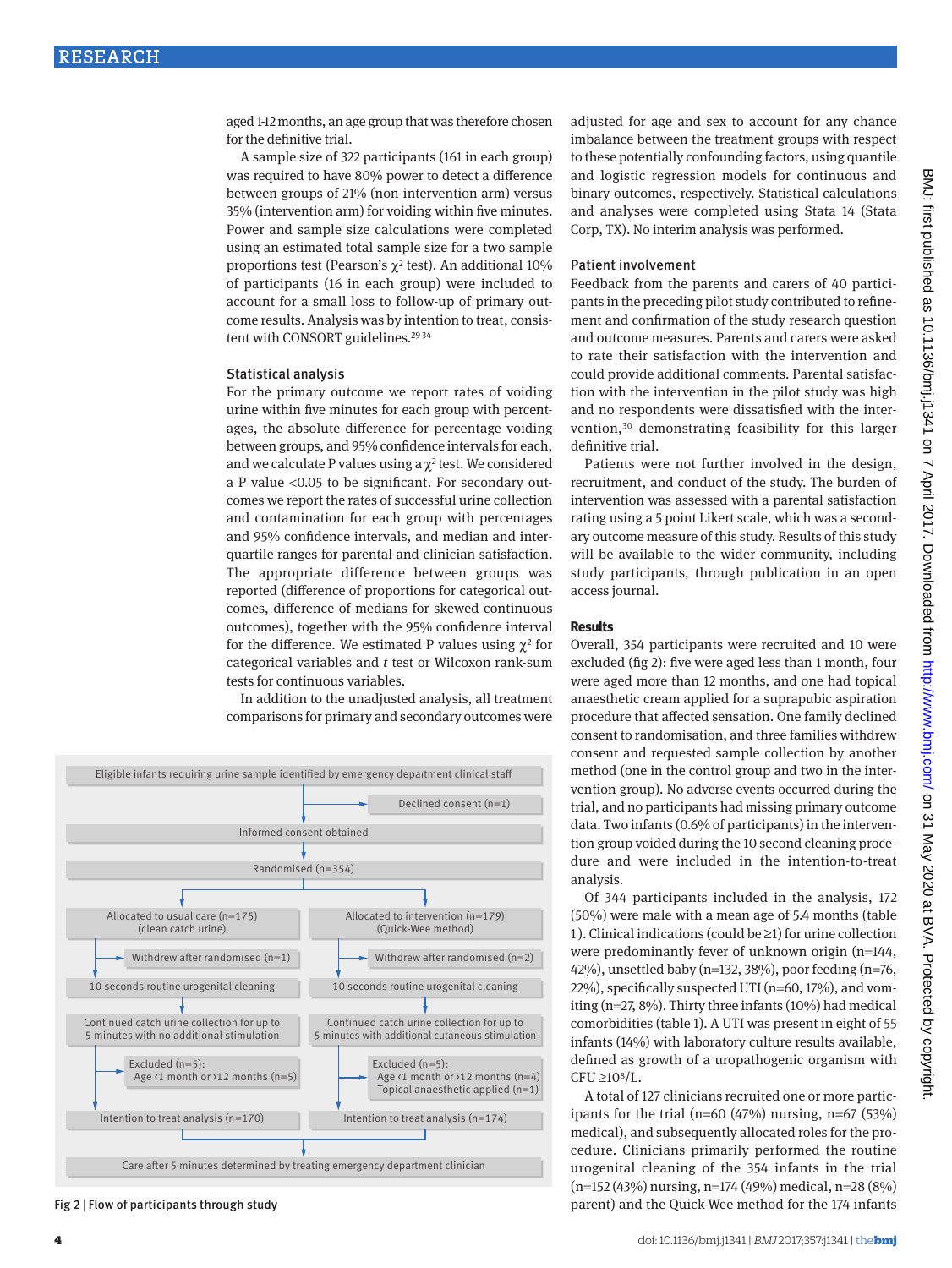| Table 1   Demographic and clinical characteristics of participants. Values are number |  |
|---------------------------------------------------------------------------------------|--|
| (percentage) of participants unless stated otherwise                                  |  |

| Characteristics                                                            | <b>Ouick-Wee</b><br>$(n=174)$ | Standard clean catch<br>urine $(n=170)$ |
|----------------------------------------------------------------------------|-------------------------------|-----------------------------------------|
| Male                                                                       | 95(55)                        | 77 (45)                                 |
| Mean (SD) age in months                                                    | 5.4(3.2)                      | 5.4(3.0)                                |
| Previous UTI                                                               | 10(6)                         | 15(9)                                   |
| Antibiotics in past 24 hours                                               | 9(5)                          | 10(6)                                   |
| Comorbidities:                                                             |                               |                                         |
| Minor renal anomaly                                                        | 8(5)                          | 7(4)                                    |
| Congenital cardiac                                                         | 3(2)                          | 1(0.6)                                  |
| Seizure disorder                                                           | 3(2)                          | 0(0)                                    |
| Genetic syndrome                                                           | 0(0)                          | 2(1)                                    |
| Gastro-oesophageal reflux                                                  | 2(1)                          | 2(1)                                    |
| Other                                                                      | 3(2)                          | 2(1)                                    |
| Indication for urine sample*:                                              |                               |                                         |
| Fever of unknown origin                                                    | 78 (45)                       | 66 (39)                                 |
| Unsettled baby                                                             | 66 (38)                       | 66 (39)                                 |
| Poor feeding                                                               | 33(19)                        | 43(25)                                  |
| Specifically suspected UTI                                                 | 29 (17)                       | 27(16)                                  |
| Vomiting                                                                   | 17(10)                        | 10(6)                                   |
| Failure to thrive                                                          | 1(1)                          | 7(4)                                    |
| Metabolic/electrolyte/jaundice                                             | 0(0)                          | 3(2)                                    |
| Haematuria                                                                 | 2(1)                          | 1(1)                                    |
| Other                                                                      | 6(3)                          | 6(4)                                    |
| Hydration state:                                                           |                               |                                         |
| Normal                                                                     | 120 (69)                      | 132 (78)                                |
| Mild                                                                       | 48 (28)                       | 33 (19)                                 |
| Moderate                                                                   | 5(3)                          | 2(1)                                    |
| Severe                                                                     | 0(0)                          | 1(1)                                    |
| UTI=urinary tract infection.<br>Annovant dicevanonciac ava dua to vaunding |                               |                                         |

Apparent discrepancies are due to rounding. \*More than one indication may be selected.

> in the intervention group (n=89 (51%) nursing, n=82 (47%) medical, n=3 (2%) parent). Parents primarily collected the urine of the 74 infants who voided within the five minute trial period  $(n=13 (18%)$  nursing,  $n=8$ (11%) medical, n=46 (62%) parent, n=7 (9%) not recorded).

> Compared with standard clean catch urine, Quick-Wee had a higher rate of voiding within five minutes (table 2). In total, 54 out of 174 infants (31%) voided within five minutes in the Quick-Wee group, compared with 20 out of 170 (12%) in the standard clean catch urine group. The difference in proportions for the primary outcome was 19% favouring Quick-Wee (95%

#### Table 2 | Primary and secondary outcomes

**Outcomes** Quick-Wee  $(n=174)$  % (95% CI) Standard clean catch urine (n=170) % (95% CI) Difference in proportions or medians (95% CI) P value Primary outcome: Voided <5 mins 54/174 31 (24 to 39) 20/170 12 (7 to 18) 19 (11 to 28) <0.001\* Secondary outcomes: Voided and successful catch 52/174 30 (23 to 37) 15/170 9 (5 to 14) 21 (13 to 29) <0.001\* Contamination† 12/44 27 (15 to 43) 5/11 46 (17 to 77) 18 (−14 to 50) 0.29‡ Median (interquartile range) parent satisfaction§ 2 (1-3) 3 (2-3) 1 (0.6 to 1.4) <0.001¶ Median (interquartile range) clinician satisfaction§  $2(1-3)$  3 (2-3)  $3(2-3)$  1 (0.6 to 1.4) <0.001¶

\*χ2 test.

†Small proportion of samples in each group not sent for culture by treating clinician.

‡Fisher's exact test.

§5 point Likert scale: 1=very satisfied, 2=satisfied, 3=neutral, 4=unsatisfied, 5=very unsatisfied. ¶Wilcoxon rank sum test.

confidence interval for difference 11% to 28%), with a risk ratio of 2.6.

Compared with standard clean catch urine, Quick-Wee had a similarly higher rate for successfully catching a urine sample and also higher parental and clinician satisfaction with the method of urine sample collection (table 2). The rate of contamination between groups was not statistically significant, with lower numbers for this outcome because not all participants had a urine sample processed for culture (table 2). The number needed to treat to successfully collect one additional urine sample within five minutes using Quick-Wee compared with standard clean catch urine was 4.7 (95% confidence interval 3.4 to 7.7).

After adjustment for age and sex the primary outcome results were unchanged (data not shown). Risk difference and confidence intervals for successfully catching urine and for contamination, and difference in medians for parental and clinician satisfaction with the method, were also unchanged when adjusted for age and sex.

## **Discussion**

Gentle suprapubic cutaneous stimulation with gauze soaked in cold fluid (the Quick-Wee method) led to a clinically and statistically significant increase in voiding and successful urine collection within five minutes for infants aged 1-12 months. The difference in contamination was not significant as confidence intervals overlapped, potentially due to lower numbers of available culture results. Importantly, parents and clinicians preferred the Quick-Wee method, reporting higher satisfaction than with standard clean catch urine.

## Strengths and limitations of this study

To our knowledge this is the first randomised trial to demonstrate the efficacy of a voiding stimulation method for infants. Strengths of this study include the preceding baseline and pilot feasibility studies, its large sample size, and randomised study design. More than 100 clinicians in the emergency department rather than dedicated research staff performed the intervention, and all eligible infants were included regardless of feeding and hydration state, minimising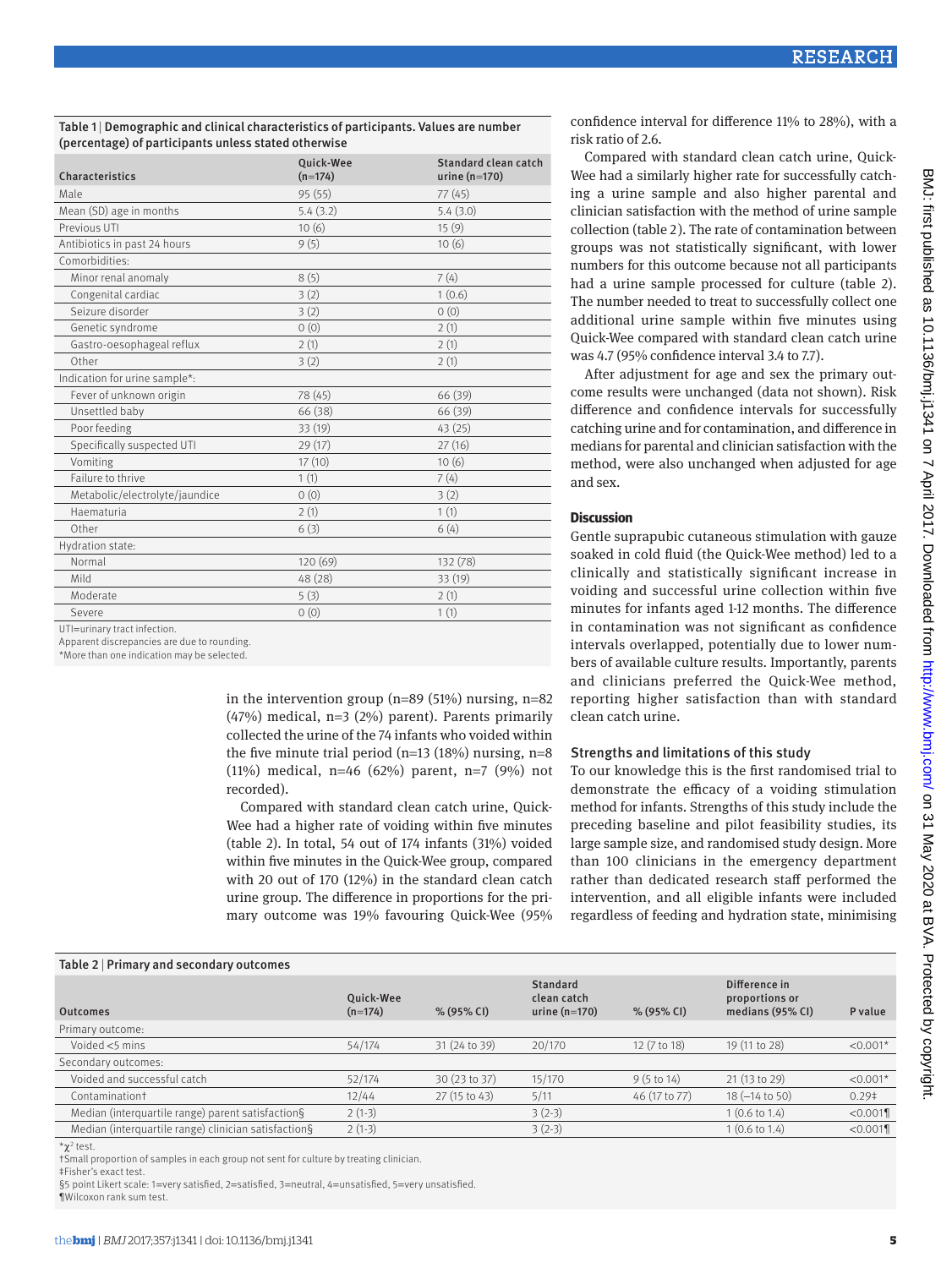selection bias and ensuring the generalisability of results. The method is simple and does not require any specialised equipment so it can be utilised in low resource settings as a successful example of frugal innovation.35 This study has some limitations. Given the obvious nature of the method it would not be possible to blind clinicians to the intervention. Neonates and pre-continent children aged more than 12 months were not included in the study.

#### Comparison to other studies

Previous randomised studies have examined novel methods to obtain more rapid clean catch urine in pre-continent children. These include a vibrating bladder stimulator for infants and toddlers in the emergency department (not effective)<sup>20</sup> and lumbar/bladder stimulation for neonates in the neonatal intensive care unit (effective but limited to neonatal age group and setting).<sup>18</sup>

Three decades ago Taylor et al tested the concept of triggering voiding using a finger tap method, although this study was limited by not recording the time taken to void in over half the infants in the study and by lacking a comparison group.36 The lumbar/bladder stimulation method subsequently described by Herreros et al has been shown to have a promising success rate of 78-86% for clean catch urine within five minutes in a neonatal intensive care setting.18 31 However, participants in these studies had a mean age of 7 or less days, urine was predominantly collected for reasons other than investigation of UTI or fever, and infants with poor hydration and feeding were excluded. This may limit the generalisability of these findings to children in the primary or acute care setting, who are predominantly older and often unwell and poorly hydrated when a UTI is suspected. The lumbar/bladder stimulation method also requires infants to be held up suspended under the arms while stimulation manoeuvres are performed and catching a sample is attempted. This technique requires two or three staff members,<sup>18 23 31</sup> and may be less feasible in larger and heavier infants.<sup>37</sup>

The lumbar/bladder stimulation method has recently been investigated in three non-randomised trials for infants in the emergency department and was found to have a lower success rate in this population. Valleix et al obtained clean catch urine within five minutes in 27% of pre-continent children aged more than 1 month, with difficulties managing the children's position in 46% of the participants.37 Labrosse et al obtained clean catch urine within five minutes in 49% of younger infants aged less than 6 months.<sup>38</sup> Tran et al used a different method of two three-minute stimulation attempts separated by a 30 minute interval of bag urine collection during which the infant was given water, formula milk, or breast milk.23 Although results are thus not directly comparable, the study found an overall success rate of 40.9% for 142 non-ambulant infants aged less than 2 years, which reduced with age, from 88.9% (newborn) to 28.6% (age >1 year). All three studies reported greater success in younger infants. This reduced

potency in older infants may be expected given the hypothesis of stimulating newborn cutaneous voiding reflexes, which diminish with age.39

The contamination rate for the Quick-Wee method (27%) is similar to that reported in previous voiding stimulation studies (16%, 38 24%, 18 and 38%23). Exact microbiological definitions of contamination, however, are not established in the literature and guidelines and vary between laboratories and institutions and thus may not be directly comparable. Clinical decisions about specimen collection and treatment in the presence of contamination should consider the clinical context, urinalysis, and the presence or absence of pyuria on microscopy.

Cold thermal stimulation has been suggested to pose a risk of cold burns to sensitive skin<sup>20</sup>; however, in the 174 infants in the intervention arm of the current study there were no such adverse events and there was high parental and clinician satisfaction associated with stimulation using gauze soaked in cold fluid refrigerated to a temperature of 2.8°C.

#### Unanswered questions and future research

This trial used gauze soaked in cold fluid for stimulation over a period of five minutes. We used saline for the stimulation fluid so that ampoules could be easily identified in the trial, but any clean cold fluid could be used. Although our pilot study suggested that cold stimulus was more effective than stimulus at room temperature, $30$  future trials examining the temperature of stimulation applied to trigger voiding or a repeated application of the stimulation may further enhance the success of this method. Children in the neonatal age range were not included in the trial, but younger infants have been shown to be more responsive to stimulation of newborn cutaneous voiding reflexes.23 <sup>37</sup> 38 This method could be further evaluated for neonatal patients where urine is being collected for reasons other than investigation of a UTI. We hypothesised that stimulating faster and more forceful voiding may reduce sample contamination, and although contamination was lower with the intervention this did not reach statistical significance. Contamination of clean catch urine may be related to urine flushing of the foreskin or vagina, which is seen on micturating cystourethrogram, $40$ and higher contamination has been found from initial void rather than midstream samples.<sup>41</sup> Future research to further reduce the contamination of clean catch urine by incidental skin flora, such as through standardised methods to clean the perigenital area, 42 may be of additional benefit.

## Conclusions and implications for clinicians and policy makers

UTI is common in unwell young children presenting to primary and acute care, but reaching or excluding the diagnosis is not straightforward.<sup>24344</sup> Collecting urine samples from young pre-continent children is challenging and the limitations of existing methods are well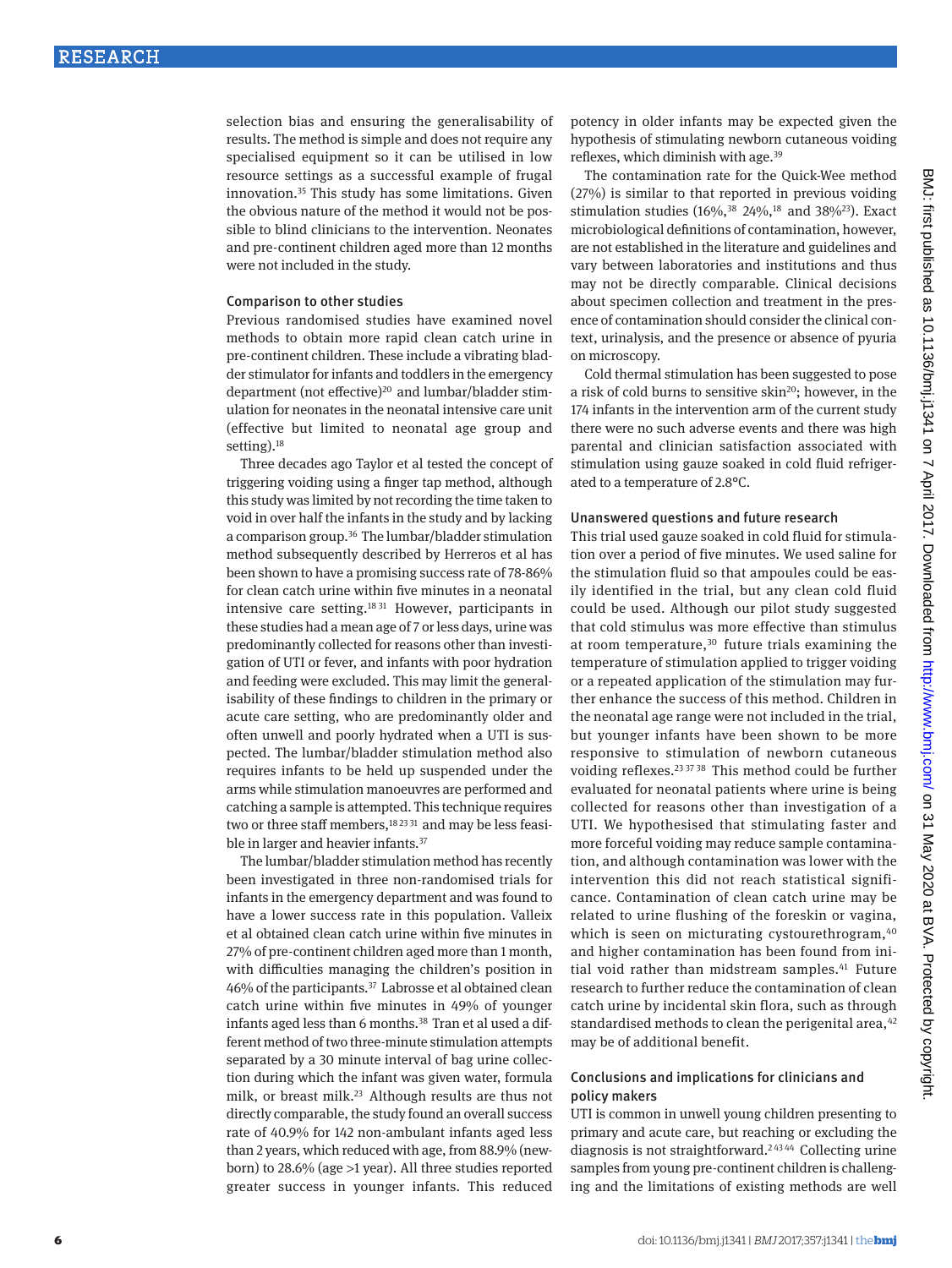known. National Institute for Health and Care Excellence guidelines on UTI recommend clean catch urine collection, although in practice, attempts can be time consuming or unsuccessful.21 Voiding stimulation methods such as Quick-Wee can enhance clean catch urine collection by increasing the speed and success of obtaining urine. Timely collection of specimens is important and has many benefits, including expediting patient progress and clinical decision making in primary and acute care settings, reducing unnecessary or broad spectrum antibiotic treatment,<sup>22</sup> preventing morbidity from UTI, and limiting unnecessary representation and follow-up to health services for missed diagnosis and misdiagnosis. Voiding stimulation methods could be easily incorporated into urine collection strategies in guidelines and clinical practice where non-invasive collection is indicated. Where appropriate this may spare some children the pain and distress associated with catheter and suprapubic aspiration procedures. The Quick-Wee method requires minimal resources and is a simple way to trigger faster voiding for clean catch urine from infants in the acute care setting.

We thank the families and clinical staff participating in this trial. The Murdoch Children's Research Institute and the Melbourne Children's Trial Centre assisted with the study design, data management, and analysis and interpretation of data for this study. Staff from the emergency department of the Royal Children's Hospital assisted with participant recruitment.

Contributors: PAB and FEB are joint senior authors. JK had the original idea for the study, and all authors contributed to the trial design and plan. JK and FEB were responsible for obtaining trial funding. JK, PF, ST, SH, and FB were responsible for supervising the study and data acquisition in the emergency department. JK and SMD carried out the statistical analysis. JK drafted the manuscript, which was revised by all authors. JK and FEB are guarantors.

Funding: This study was funded by a philanthropic research project grant from the Shepherd Foundation. The foundation was independent of this trial and its researchers and had no part in the study design, data collection, data interpretation and analysis, writing of the manuscript, or decision to submit the manuscript for publication. JK has been part funded by an Avant doctor in training research scholarship and Royal Australasian College of Physicians Basser research entry scholarship. FEB is supported in part by a National Health and Medical Research Council Centre of Excellence research grant for paediatric emergency medicine (GNT 1058560) and a Royal Children's Hospital foundation grant, Melbourne Australia. The Royal Children's Hospital Melbourne receives infrastructure support from the Victorian government's infrastructure support programme, Melbourne, Australia.

Competing interests: All authors have completed the ICMJE uniform disclosure form at www.icmje.org/coi\_disclosure.pdf and declare: the trial was supported by a philanthropic research grant from the Shepherd Foundation; no financial relationships with any organisations that might have an interest in the submitted work in the previous three years; no other relationships or activities that could appear to have influenced the submitted work.

Ethical approval: The study protocol (HREC reference 35083A) was approved by the Royal Children's Hospital human research ethics committee. All participants gave informed consent.

Data sharing: No additional data available.

Transparency: The manuscript's guarantors (JK and FEB) affirm that the manuscript is an honest, accurate and transparent account of the study being reported; that no important aspects of the study have been omitted; and that any discrepancies from the study as planned (and if relevant, registered) have been explained.

This is an Open Access article distributed in accordance with the Creative Commons Attribution Non Commercial (CC BY-NC 4.0) license, which permits others to distribute, remix, adapt, build upon this work

non-commercially, and license their derivative works on different terms, provided the original work is properly cited and the use is noncommercial. See: http://creativecommons.org/licenses/by-nc/4.0/.

- 1 Hoberman A, Wald ER. Urinary tract infections in young febrile children. *Pediatr Infect Dis J* 1997;16:11-7. doi:10.1097/00006454-199701000-00004.
- 2 Shaikh N, Morone NE, Bost JE, Farrell MH. Prevalence of urinary tract infection in childhood: a meta-analysis. *Pediatr Infect Dis J* 2008;27:302-8. doi:10.1097/INF.0b013e31815e4122.
- Hay AD, Whiting P, Butler CC. How best to diagnose urinary tract infection in preschool children in primary care?. *BMJ* 2011;343:d6316. doi:10.1136/bmj.d6316.
- 4 Urinary tract infection in children: diagnosis, treatment and long-term management London, England: National Institute for Health and Clinical Excellence; 2007. www.nice.org.uk/nicemedia/ live/11819/36032/36032.pdf accessed May 4, 2012.
- 5 Coulthard MG, Lambert HJ, Vernon SJ, Hunter EW, Keir MJ, Matthews JN. Does prompt treatment of urinary tract infection in preschool children prevent renal scarring: mixed retrospective and prospective audits. *Arch Dis Child* 2014;99:342-7. doi:10.1136/ archdischild-2013-304428.
- 6 Shaikh N, Mattoo TK, Keren R, et al. Early antibiotic treatment for pediatric febrile urinary tract infection and renal scarring. *JAMA Pediatr* 2016;170:848-54. doi:10.1001/jamapediatrics.2016.1181.
- Roberts KB. Subcommittee on Urinary Tract Infection, Steering Committee on Quality Improvement and Management. Urinary tract infection: clinical practice guideline for the diagnosis and management of the initial UTI in febrile infants and children 2 to 24 months. *Pediatrics* 2011;128:595-610. doi:10.1542/peds.2011-1330.
- 8 Mori R, Yonemoto N, Fitzgerald A, Tullus K, Verrier-Jones K, Lakhanpaul M. Diagnostic performance of urine dipstick testing in children with suspected UTI: a systematic review of relationship with age and comparison with microscopy. *Acta Paediatr* 2010;99:581-4.doi:10.1111/j.1651-2227.2009.01644.x.
- 9 Buntsma D, Stock A, Bevan C, Babl FE. Paediatric Research in Emergency Departments International Collaborative (PREDICT). How do clinicians obtain urine samples in young children?*Emerg Med Australas* 2012;24:118-9. doi:10.1111/j.1742-6723.2011.01518.x.
- 10 Coutinho K, Stensland K, Akhavan A, Jayadevan R, Stock JA. Pediatrician noncompliance with the American Academy of Pediatrics guidelines for the workup of UTI in infants. *Clin Pediatr (Phila)* 2014;53:1139-48. doi:10.1177/0009922814536263.
- 11 Hadjipanayis A, Grossman Z, Del Torso S, et al. Current primary care management of children aged 1-36 months with urinary tract infections in Europe: large scale survey of paediatric practice. *Arch Dis Child* 2015;100:341-7. doi:10.1136/archdischild-2014- 306119.
- 12 Coulthard MG. NICE on childhood UTI: Nasty processes produce nasty guidelines. *BMJ* 2007;335:463, author reply 463-4. doi:10.1136/ bmj.39325.436667.3A.
- 13 Tullus K. A review of guidelines for urinary tract infections in children younger than 2 years. *Pediatr Ann* 2013;42:52-6. doi:10.3928/00904481-20130222-10.
- 14 Kennedy KM, Glynn LG, Dineen B. A survey of the management of urinary tract infection in children in primary care and comparison with the NICE guidelines. *BMC Fam Pract* 2010;11:6. doi:10.1186/1471-2296-11-6.
- 15 Ochoa Sangrador C, Pascual Terrazas A. [Systematic review of the validity of urine cultures collected by sterile perineal bags]. *An Pediatr (Barc)* 2016;84:97-105. doi:10.1016/j.anpedi.2015.04.003.
- 16 Tosif S, Baker A, Oakley E, Donath S, Babl FE. Contamination rates of different urine collection methods for the diagnosis of urinary tract infections in young children: an observational cohort study. *J Paediatr Child Health* 2012;48:659-64. doi:10.1111/j.1440-1754.2012.02449.x.
- 17 Herreros ML, Tagarro A, García-Pose A, Sánchez A, Cañete A, Gili P. Accuracy of a new clean-catch technique for diagnosis of urinary tract infection in infants younger than 90 days of age. *Paediatr Child Health* 2015;20:e30-2.
- 18 Altuntas N, Tayfur AC, Kocak M, Razi HC, Akkurt S. Midstream clean-catch urine collection in newborns: a randomized controlled study. *Eur J Pediatr* 2015;174:577-82. doi:10.1007/ s00431-014-2434-z.
- 19 Alam MT, Coulter JB, Pacheco J, et al. Comparison of urine contamination rates using three different methods of collection: clean-catch, cotton wool pad and urine bag. *Ann Trop Paediatr* 2005;25:29-34. doi:10.1179/146532805X23326.
- 20 Davies P, Greenwood R, Benger J. Randomised trial of a vibrating bladder stimulator--the time to pee study. *Arch Dis Child* 2008;93:423-4. doi:10.1136/adc.2007.116160.
- 21 Kaufman J, Tosif S, Fitzpatrick P, et al. Urine clean catch in the paediatric emergency department: success, time to void and contamination rates. Canadian Pediatric Society Annual Conference. Charlottetown, 2016.